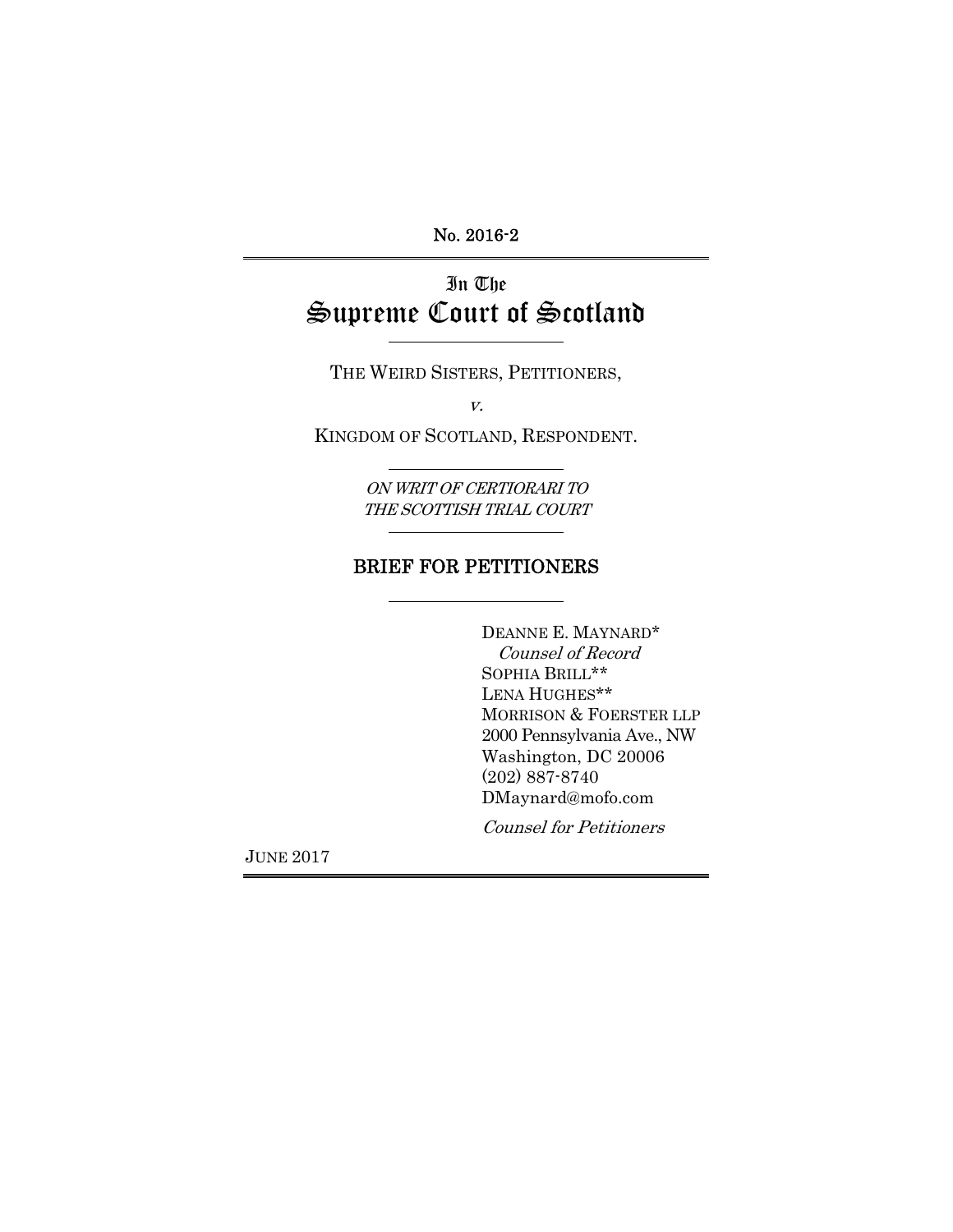#### QUESTIONS PRESENTED

1. Whether the First Amendment of the Scottish Constitution requires reversal of the Sisters' convictions and death sentences because their conduct throughout consisted of protected acts of religious expression.

2. Whether, given the lack of evidence that the Sisters encouraged or facilitated the murder of King Duncan or intended to do so, their convictions and death sentences must be reversed.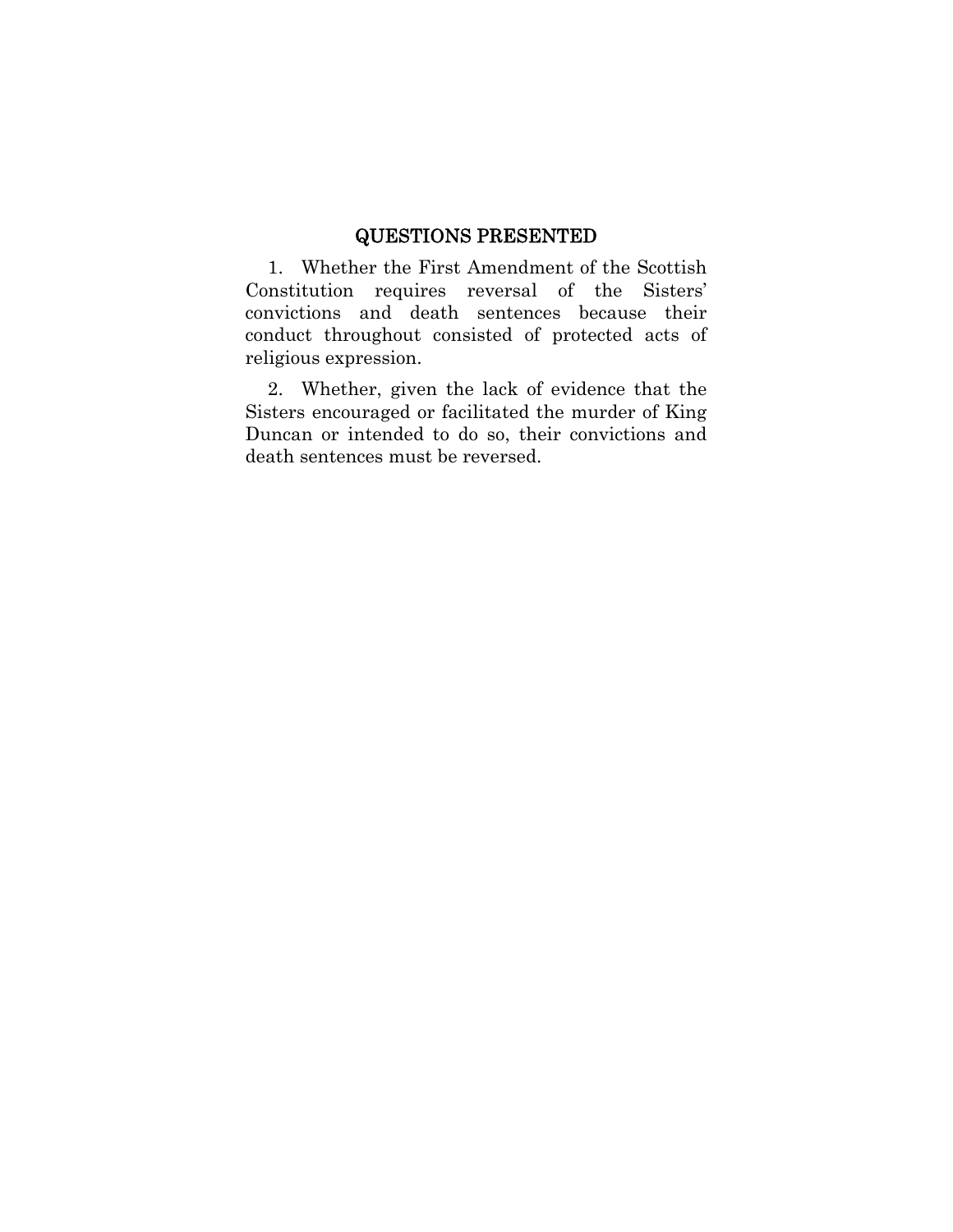# TABLE OF CONTENTS

| STATEMENT AND SUMMARY OF                                                                                                                 |
|------------------------------------------------------------------------------------------------------------------------------------------|
|                                                                                                                                          |
| THE SISTERS' CONVICTIONS MUST BE<br>L<br>REVERSED BECAUSE THEIR CONDUCT<br>IS PROTECTED RELIGIOUS EXPRESSION 3                           |
| A. The Sisters Engaged In Protected<br>Religious Activity And Cannot Be<br>Convicted For Peacefully Dispensing                           |
| B. The Sisters' Conduct Following King<br>Duncan's Murder Is Irrelevant And Is<br>Protected Religious Activity In Any Event 8            |
| II. THE CROWN FAILED TO PROVE BEYOND<br>A REASONABLE DOUBT THAT THE<br>SISTERS SOLICITED OR AIDED AND<br>ABETTED KING DUNCAN'S MURDER 10 |
|                                                                                                                                          |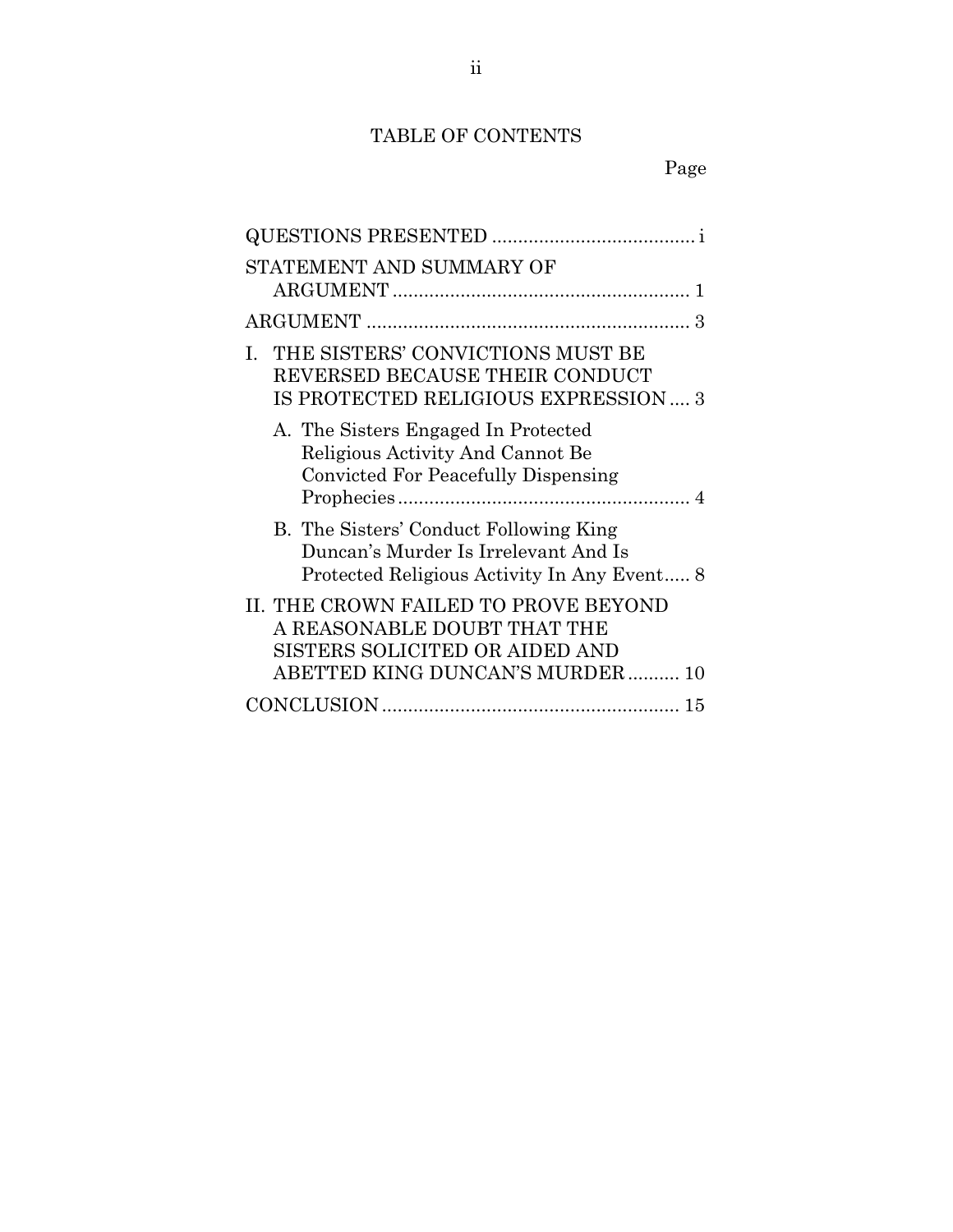### TABLE OF AUTHORITIES

Page(s)

### **CASES**

| Argello v. City of Lincoln,                                       |
|-------------------------------------------------------------------|
| Bible Believers v. Wayne Cty., Mich.,                             |
| Brandenburg v. Ohio,                                              |
| Church of Lukumi Babalu Aye, Inc. v. City of<br>Hialeah,          |
| Emp't Div., Dep't of Human Res. of Ore. v.<br>Smith,              |
| Holt v. Hobbs,                                                    |
| In re Winship,                                                    |
| Nefedro v. Montgomery Cty.,                                       |
| Price Waterhouse v. Hopkins,                                      |
| Rosemond v. United States,                                        |
| Spiritual Psychic Sci. Church of Truth, Inc. v.<br>City of Azusa, |
| United States v. Stevens,                                         |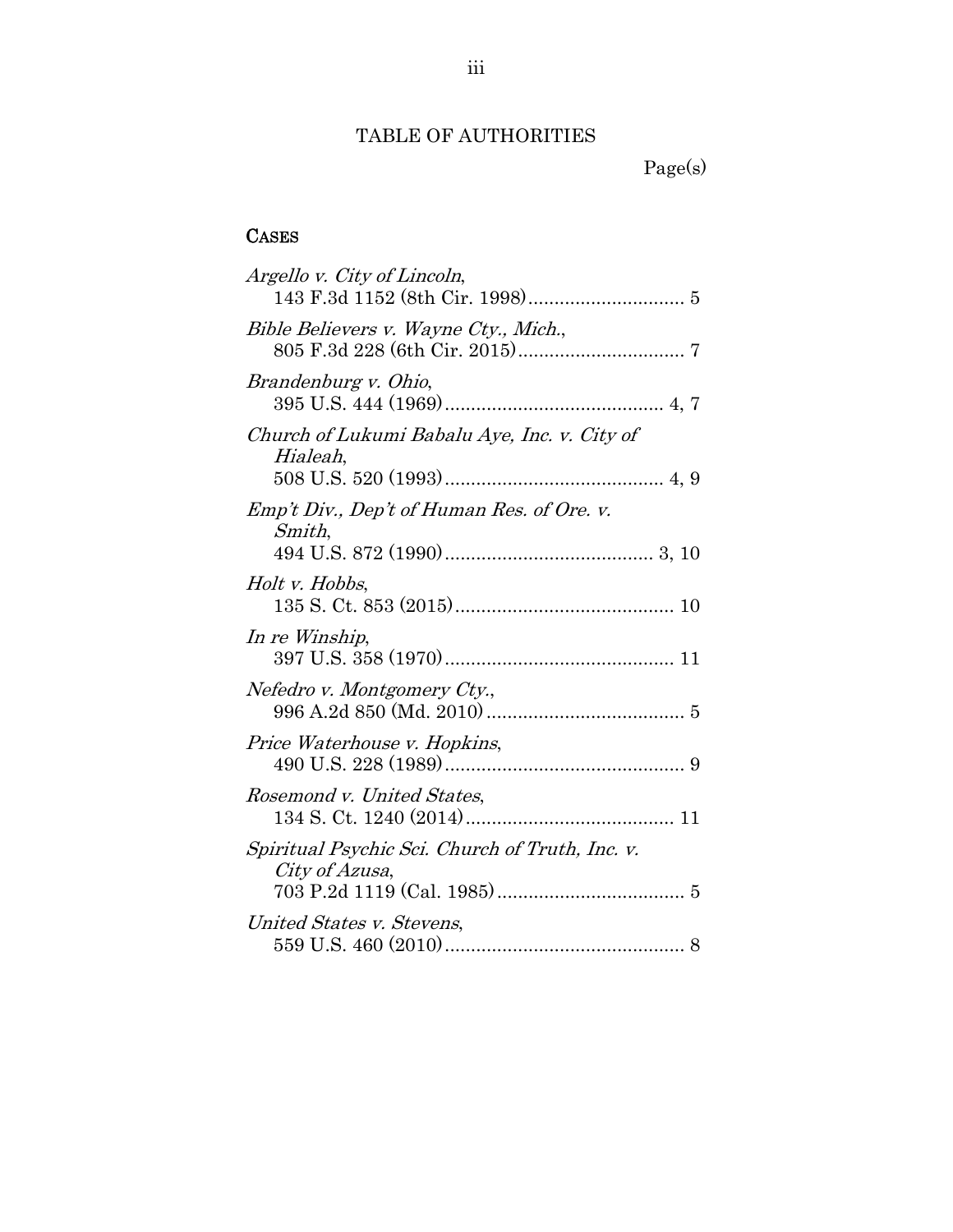# TABLE OF AUTHORITIES—Continued

Page(s)

| United States v. Williams, |
|----------------------------|
| West v. Commonwealth,      |
| Whitney v. California,     |

### **STATUTES**

Medieval Penal Code § 5.02(a) ................................ 11

# OTHER AUTHORITIES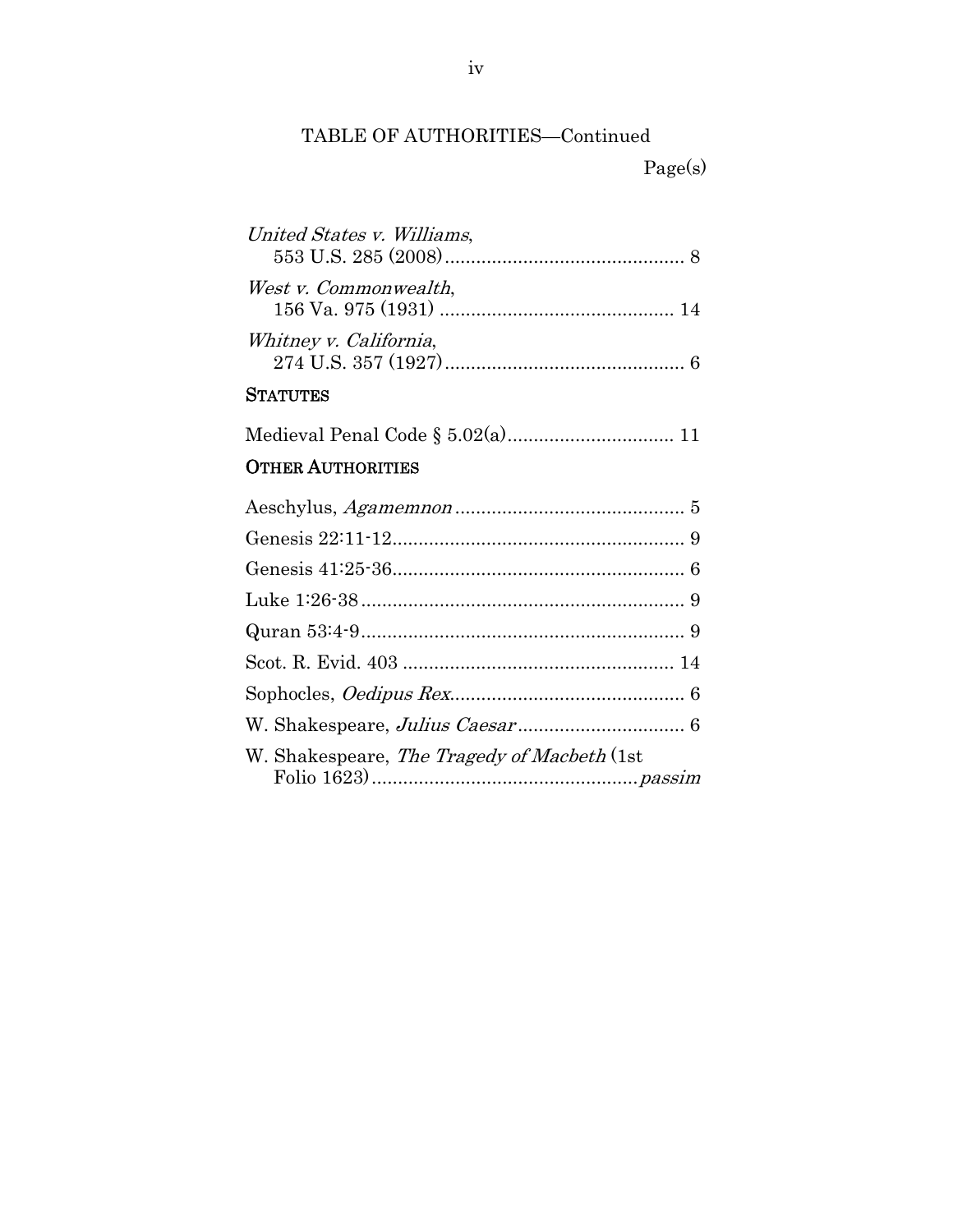#### STATEMENT AND SUMMARY OF ARGUMENT

Before the murder of our good King Duncan, foreign and domestic foes besieged Scotland. "Norway himself, with terrible numbers, / Assisted by that most disloyal traitor, / The Thane of Cawdor, began a dismal conflict." W. Shakespeare, The Tragedy of Macbeth Act I, scene ii, lines 52-54 (1st Folio 1623). Lord Macbeth, who led the loyal Scottish forces to victory, was heralded for his bravery and rewarded with the title that had been lost by the traitorous thane. Act I, scene ii, lines 65- 67 ("No more that Thane of Cawdor shall deceive / Our bosom interest. Go pronounce his present death, / And with his former title greet Macbeth.").

But all was not as it seemed: "Fair [was] foul, and foul [was] fair." Act I, scene i, line 12. Although Macbeth masqueraded before King Duncan as a faithful thane, he was all the while plotting to obtain the crown for himself and his heirs by any means necessary. Act I, scene iv, lines 51-54 ("Stars, hide your fires, / Let not light see my black and deep desires. / The eye wink at the hand; yet let that be / Which the eye fears, when it is done, to see."). The war had given him a taste for violence; the honors heaped upon him gave him an inflated sense of his importance. It thus was not long before the treacherous Macbeth, with the assistance of his "fiend-like" wife, savagely murdered King Duncan while he slept in the guest chambers of Macbeth's own castle at Inverness. Act V, scene viii, line 69.

From then, Macbeth's vicious nature was confirmed. He ruled over Scotland through fear.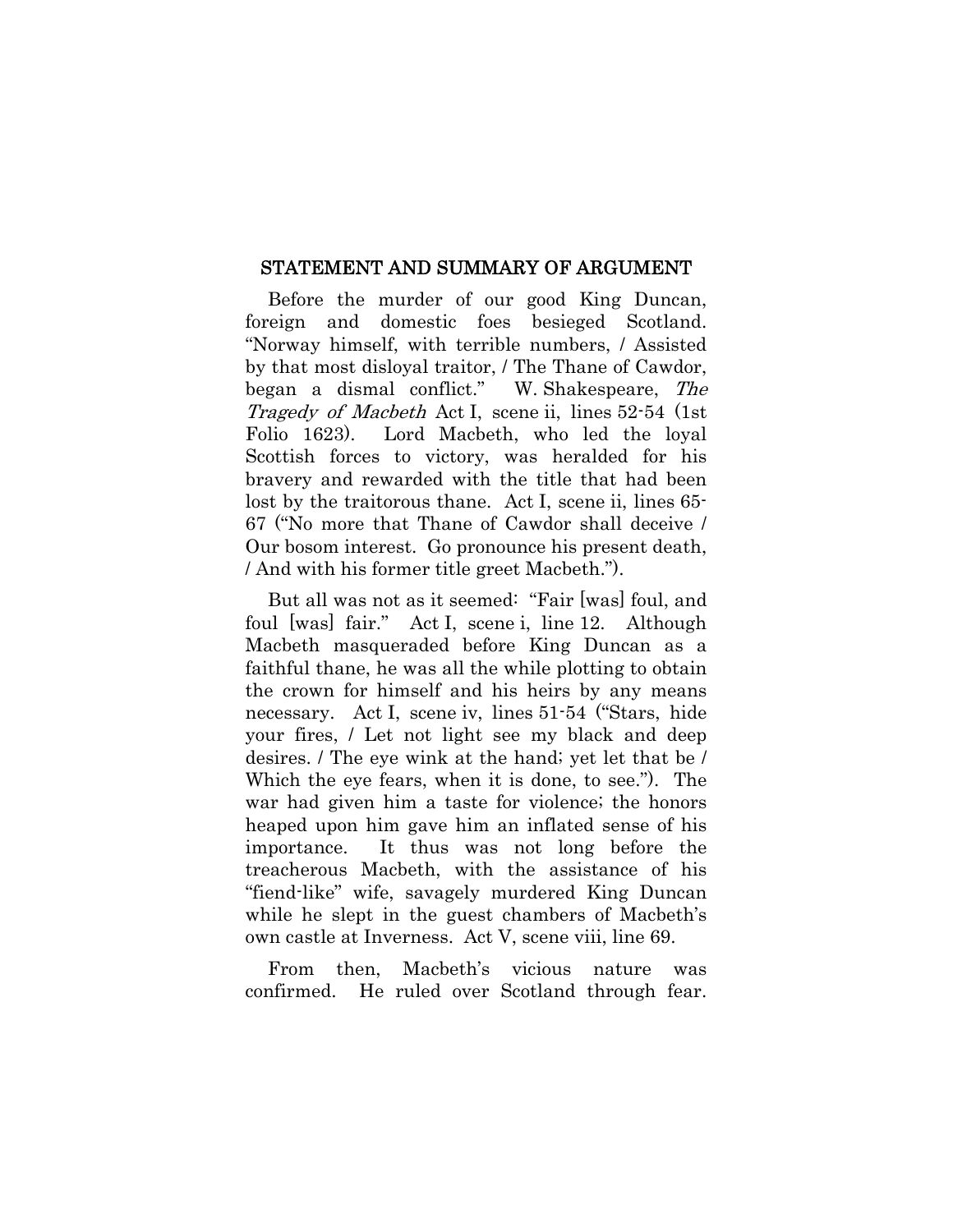The Kingdom was thrown into chaos. Act IV, scene iii, lines 164-69 ("Alas, poor country, / Almost afraid to know itself. It cannot / Be called our mother, but our grave. Where nothing, / But who knows nothing, is once seen to smile; / Where sighs and groans and shrieks that rend the air, / Are made, not marked."). No man, woman, or child was safe. See, e.g., Act III, scene i, lines 139-40 ("Banquo, thy soul's flight / If it find heaven, must find it out tonight."); Act IV, scene ii, lines 83-84 ("He has killed me, mother. / Run away, I pray you!"). At last, with the assistance of the noble King Edward of England, the bloody "butcher" was himself "dispatched" by "the good Macduff," and the throne was reclaimed for the rightful heir—King Malcolm. Act V, scene viii, line 69; Act III, scene iv, line 16; Act II, scene iv, line 20.

With the true murderer beheaded in battle and his accomplice driven to death by her insanity, the newly-crowned King Malcolm had no one to punish for the murder of his father. So began "the single greatest witch hunt" in Scottish history. The three Sisters, devoted worshipers of the goddess Hecate (a disfavored and deeply misunderstood religious sect), were quickly singled out for punishment.<sup>1</sup> Although to others they may appear "Weird," the Sisters did nothing remotely approaching the alleged crimes; they neither solicited the murder of King Duncan nor

l

<sup>1</sup> While the Record refers to the Sisters as "First Witch," "Second Witch," and "Third Witch," those labels are conclusory, likely produced by a male mind prone to stereotyping, and are not evidence.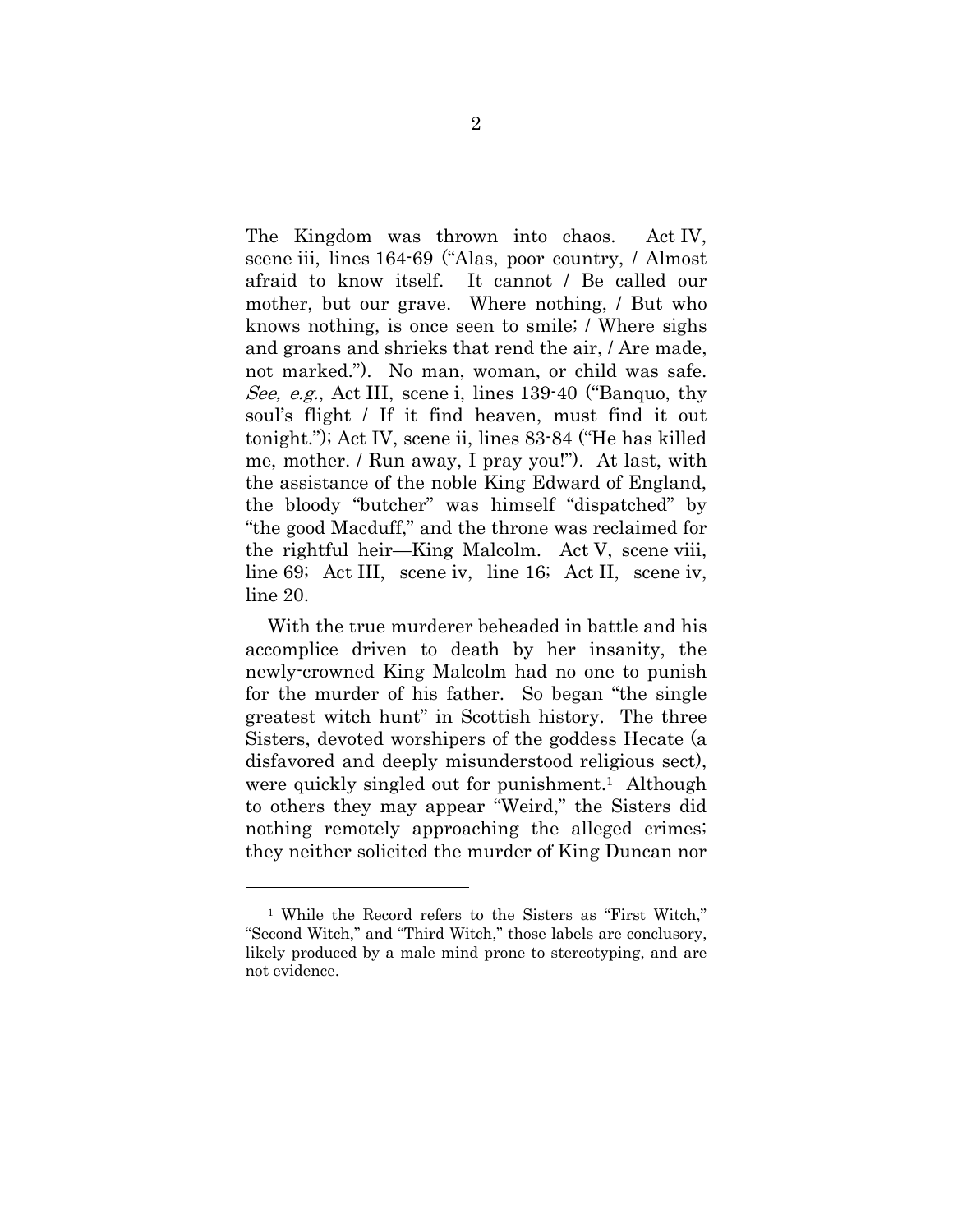aided and abetted the same. Nevertheless, the passion of the populace and discriminatory animus against their sect were enough to secure their convictions. See, e.g., Act I, scene iii, line 7 (A wellfed sailor's wife refuses to share her chestnuts with one of the Sisters, crying "Aroynt thee, witch!"); Act I, scene iii, line 108 (Banquo slanders the three Sisters, querying "What, can the devil speak true?"). Now they are sentenced to die.

But this case never should have gone to the jury. The Sisters did nothing more than perform sacraments required by their faith, and their peaceful acts of worship and prophesizing cannot be the basis for punishment. Regardless, even were the Sisters' predictions and rituals not fully protected by the First Amendment, these activities do not come close to proving beyond a reasonable doubt that the Sisters either solicited or aided and abetted the murder of King Duncan.

The convictions and death sentences should be reversed.

#### ARGUMENT

#### I. THE SISTERS' CONVICTIONS MUST BE REVERSED BECAUSE THEIR CONDUCT IS PROTECTED RELIGIOUS EXPRESSION

The Sisters have been prosecuted and persecuted merely for practicing their faith. Their convictions run directly afoul of a bedrock principle: "The free exercise of religion means, first and foremost, the right to believe and profess whatever religious doctrine one desires." Emp't Div., Dep't of Human Res. of Ore. v. Smith, 494 U.S. 872, 877 (1990). In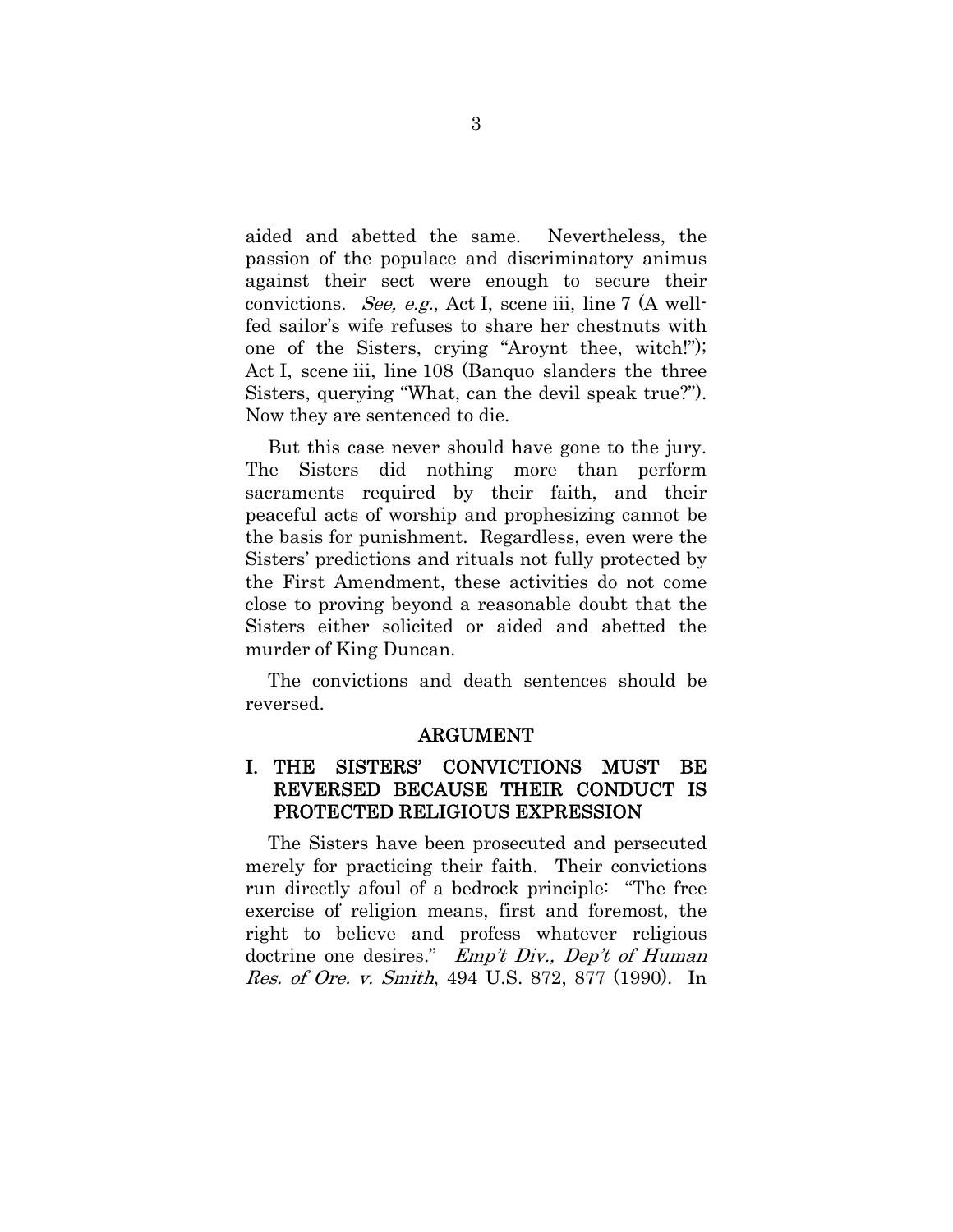particular, these protections extend to soothsayers, prophets, and others who inform men and women about the future. The Sisters' prophecies are thus protected expression—they are nothing like the narrow category of incitement to "imminent lawless action" that can be punished. *Brandenburg v. Ohio*, 395 U.S. 444, 447 (1969). Their other supposed culpable acts—which occurred well after King Duncan's murder—were sacramental rites of worship protected by the Kingdom of Scotland's First Amendment.

#### A. The Sisters Engaged In Protected Religious Activity And Cannot Be Convicted For Peacefully Dispensing Prophecies

1. The record reflects that the Sisters acted well within the realm of protected religious expression. While their faith may seem alien to some, "religious" beliefs need not be acceptable, logical, consistent, or comprehensible to others in order to merit First Amendment protection." Church of Lukumi Babalu Aye, Inc. v. City of Hialeah, 508 U.S. 520, 531 (1993) (quoting Thomas v. Review Bd. of Ind. Emp't Sec. Div., 450 U.S. 707, 714 (1981)).

Before Macbeth committed his grisly murder, the sum total of the Sisters' supposed acts of "witchcraft" consisted of the following: (1) the First Sister bluffed and blustered about stirring up the seas and disturbing the sailor-husband of a "rump-fed ronyon" (with no record evidence that any harm came to the sailor); (2) the Second Sister addressed Macbeth as Thane of Cawdor; (3) the Third Sister told Macbeth he "shalt be king hereafter"; and (4) the Third Sister told Banquo that he would "get kings, though thou be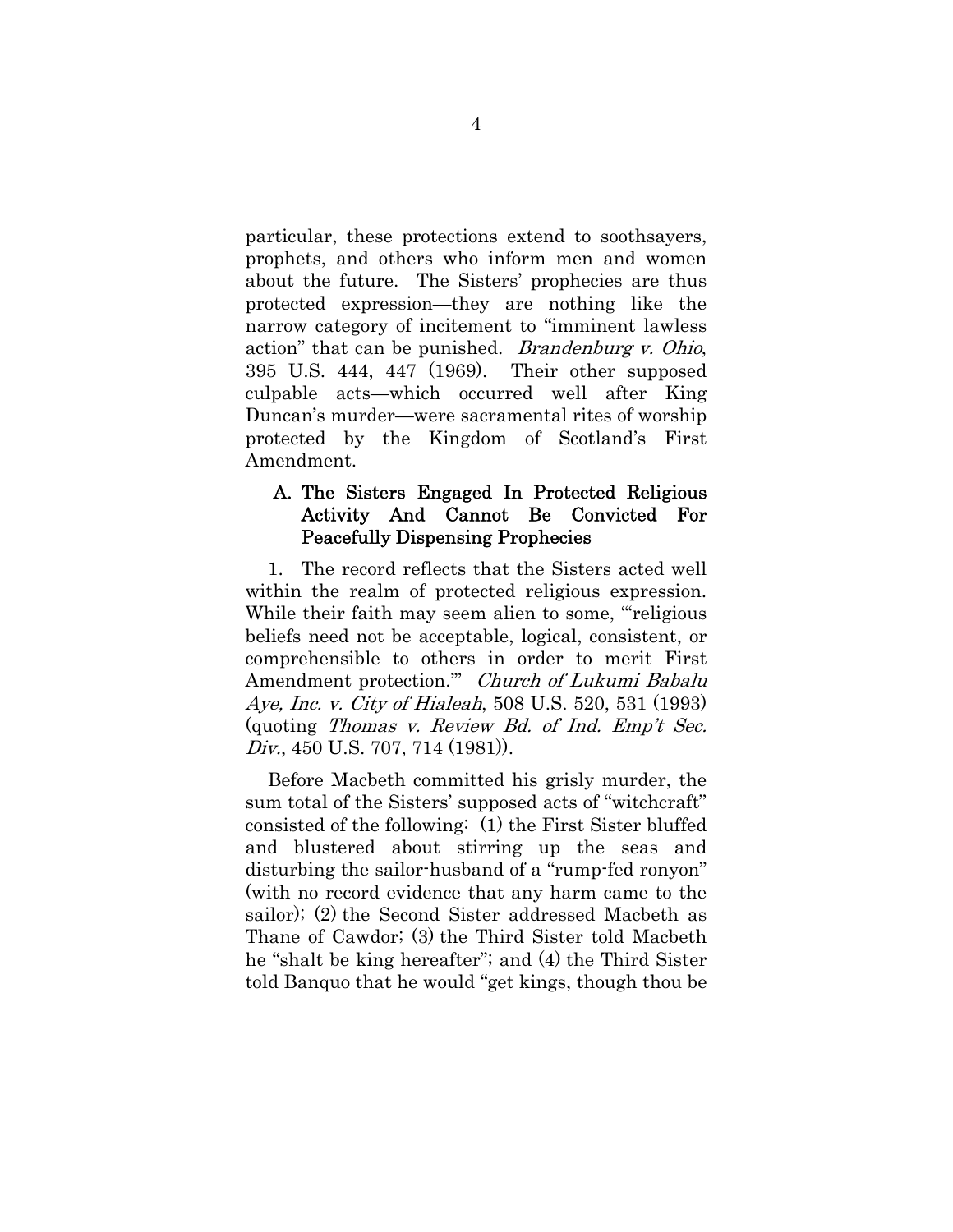none." *See* Act I, scene iii, lines 14-25, 50-51, 68. Then they vanished.

This expressive activity is fully protected by the First Amendment; indeed, it is part of the long and valued tradition of soothsayers accurately speaking truth to power. "Government is not free to declare certain beliefs—for example, that someone can see into the future—forbidden." Argello v. City of Lincoln, 143 F.3d 1152, 1153 (8th Cir. 1998); see also Nefedro v. Montgomery Cty., 996 A.2d 850, 859-60 (Md. 2010) (invalidating on First Amendment grounds a law that prohibited fortunetelling, and rejecting the notion that fortunetelling is "inherently fraudulent"); Spiritual Psychic Sci. Church of Truth, Inc. v. City of Azusa, 703 P.2d 1119, 1120 (Cal. 1985) (invalidating, under the free-speech provision of California's Constitution, an ordinance that forbade engaging in the business of "astrology, augury, \* \* \* clairvoyance, crystalgazing, divination, fortune telling, \* \* \* prophecy," and other similar practices), overruled in part by Kasky v. Nike, Inc., 45 P.3d 243 (Cal. 2002). The Sisters' predictions to Macbeth and Banquo fell well within this protected category of speech, consisted of truthful information, and never crossed the line between prophesizing and inciting direct action.

Prophets and soothsayers have a storied tradition of informing men and women about their fates, warning against bad decisions, and advancing literary narratives. Sometimes prophets bear glad tidings (as, for example, in the case of the angel Gabriel); sometimes they come with dire warnings, see, e.g., Aeschylus, Agamemnon (doomed Trojan princess, Cassandra, accurately predicts the downfall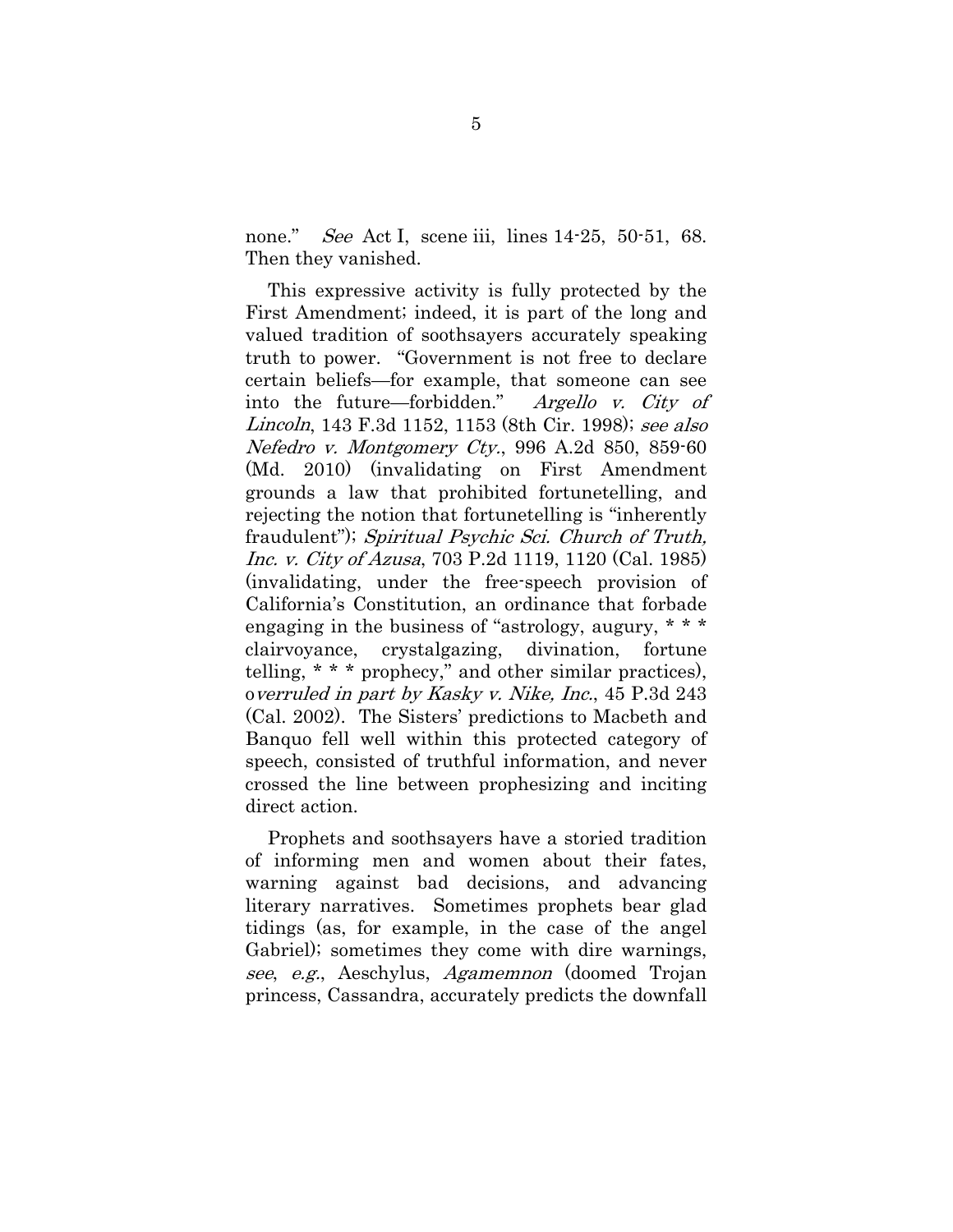of Troy); W. Shakespeare, Julius Caesar, Act I, scene ii (soothsayer appropriately warns Julius Caesar to "[b]eware the ides of March"); and sometimes they come with warnings that help individuals take corrective action to avert catastrophe, see Genesis 41:25-36 (Joseph, interpreting Pharaoh's dreams, warns him of a coming famine and advises him to "store up the grain"). Some soothsayers even give tidings to mortals that cause them to change their own conduct, begging the question whether the prophecy was self-fulfilling. See Sophocles, Oedipus Rex (Oedipus, while attempting to avoid a prophecy that he will one day kill his father and marry his mother, does just that).

The prophets and soothsayers in all these instances are mere messengers—not criminal instigators. They are typically frail, old, and/or blind, and even the most enraged tyrants do not seek to "shoot the messenger" when they receive unpleasant news. Indeed, persecuting prophets and soothsayers for accurately predicting the future would chill the flow of truthful information, making it more difficult for leaders to obtain valuable insights. Even in the face of potential falsehoods and fallacies, "the remedy to be applied is more speech, not enforced silence." Whitney v. California, 274 U.S. 357, 377 (1927) (Brandeis, J., concurring).

Here, the Sisters did nothing more than inform Macbeth that he would one day be King. As discussed further below, they did not tell him to take action to bring about that result—indeed, they did not voice any opinion as to whether that result was even desirable.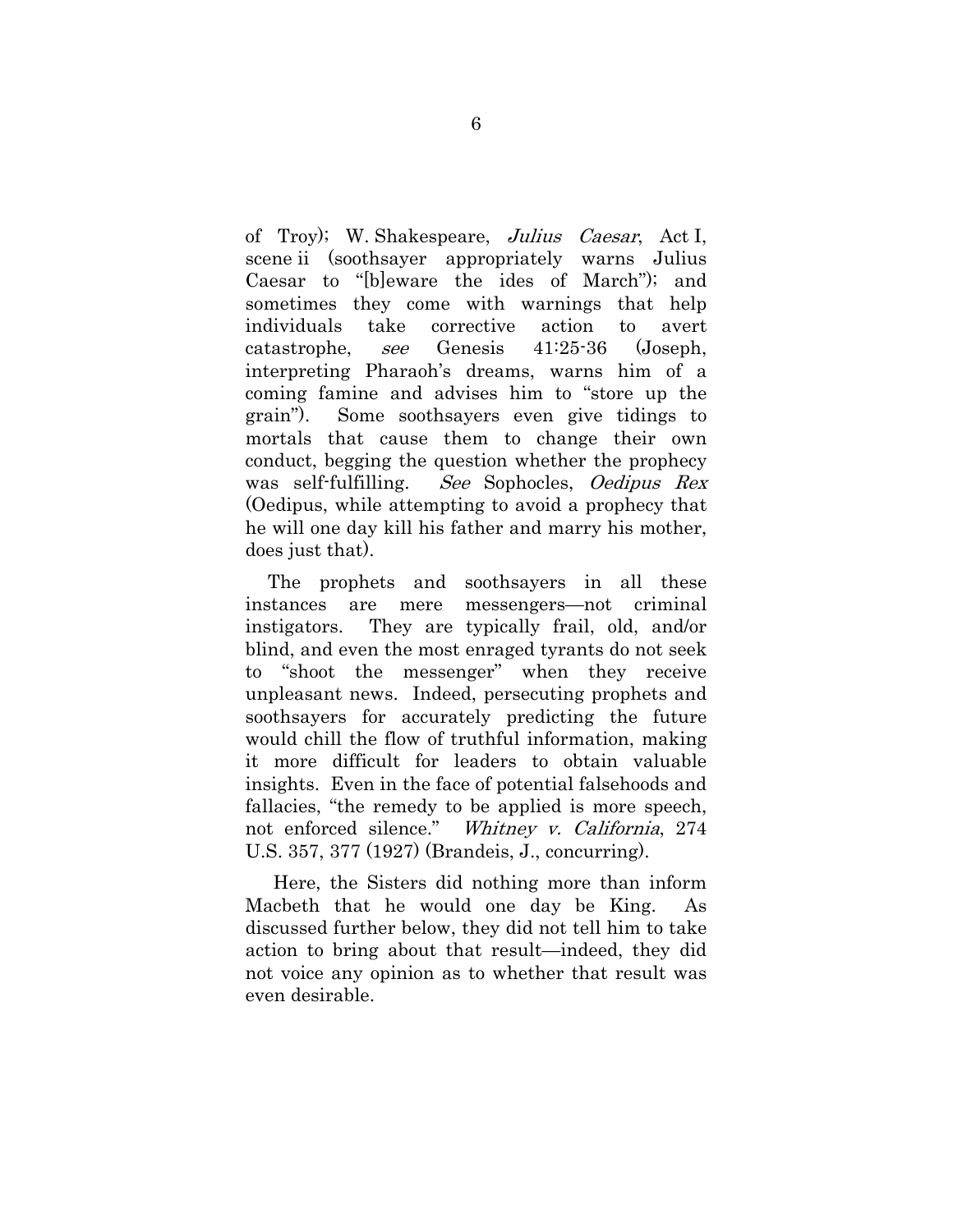2. If the Sisters' prophecy were (wrongly) construed as advocating the murder of King Duncan, their religious expression still would be protected by the Scottish First Amendment. Those who advocate the violent overthrow of the government cannot be prosecuted unless the advocacy was "directed to inciting or producing imminent lawless action and [was] likely to incite or produce such action." Brandenburg, 395 U.S. at 447; see Bible Believers v. Wayne Cty., Mich., 805 F.3d 228, 244 (6th Cir. 2015) (en banc) (noting that the First Amendment protects offensive religious views just as much as it protects other types of offensive views). "'[T]he mere abstract teaching \* \* \* of the moral propriety or even moral necessity for a resort to force and violence, is not the same as preparing a group for violent action and steeling it to such action." *Brandenburg*, 395 U.S. at 448 (quoting Noto v. United States, 367 U.S. 290,  $297-98$  (1961) (omission in *Brandenburg*)).

The Sisters merely told Macbeth that he would be King at some unspecified date "hereafter". Act I, scene iii, line 50. At the time, the Sisters and Macbeth were nowhere near King Duncan. The Sisters had no reason to think Macbeth—driven by his own "[v]aulting ambition, which o'er-leaps itself" (Act I, scene vii, line 27) and his very persistent wife—would seek to bring about the prophesied result, much less that he would do so imminently. In fact, it was many, many hours later—after Macbeth wrote a letter to his wife explaining the prophecy, traveled to see King Duncan, traveled back to his castle, entertained the King at supper, visited with his wife, and chatted with Banquo and Banquo's son Fleance—that Macbeth murdered our good King.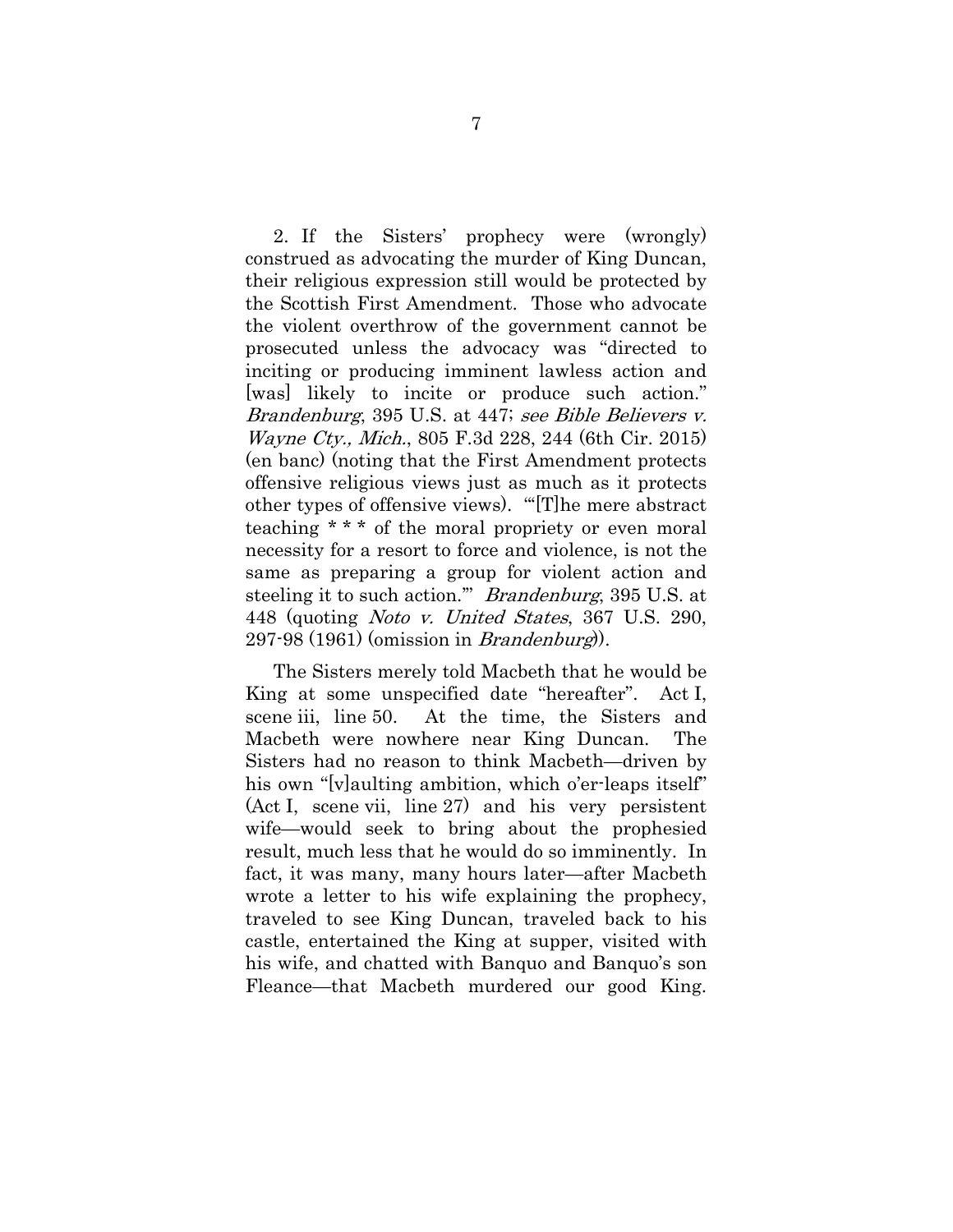Act I, scene iv-Act II, scene i. That is the antithesis of "imminent." Macbeth's actions were his own; they cannot be blamed on the Sisters' speech.

The Crown's able counsel may argue that the Sisters' speech was "integral to criminal conduct" and thus not protected. See, e.g., United States v. Stevens, 559 U.S. 460, 468-70 (2010); United States v. Williams, 553 U.S. 285, 297 (2008). But that exception to the First Amendment does not apply here. The Sisters did not "[o]ffer[] to engage in [an] illegal transaction[]" with Macbeth or anyone else. Cf., e.g., Williams, 553 U.S. at 297 (involving a request to obtain child pornography). They merely dispensed their wisdom and vanished. At most, they engaged in protected (and subtle) advocacy. The Crown cannot relabel that speech "solicitation" to skirt the First Amendment's protection.

### B. The Sisters' Conduct Following King Duncan's Murder Is Irrelevant And Is Protected Religious Activity In Any Event

Nor can the Crown salvage the convictions by pointing to other rituals engaged in by the Sisters. Those acts were *after* King Duncan's murder. E.g., Act IV, scene i, lines 1-37. They thus could not have caused that deed, which already was done.

In any event, these were peaceful and protected acts of sacramental worship. Making a potion using animal parts, for example, is protected religious expression: "The sacrifice of animals as part of religious rituals has ancient roots," including from the Old Testament. Lukumi Babalu, 508 U.S. at 524. And "[g]iven the historical association between animal sacrifice and religious worship," the Sisters'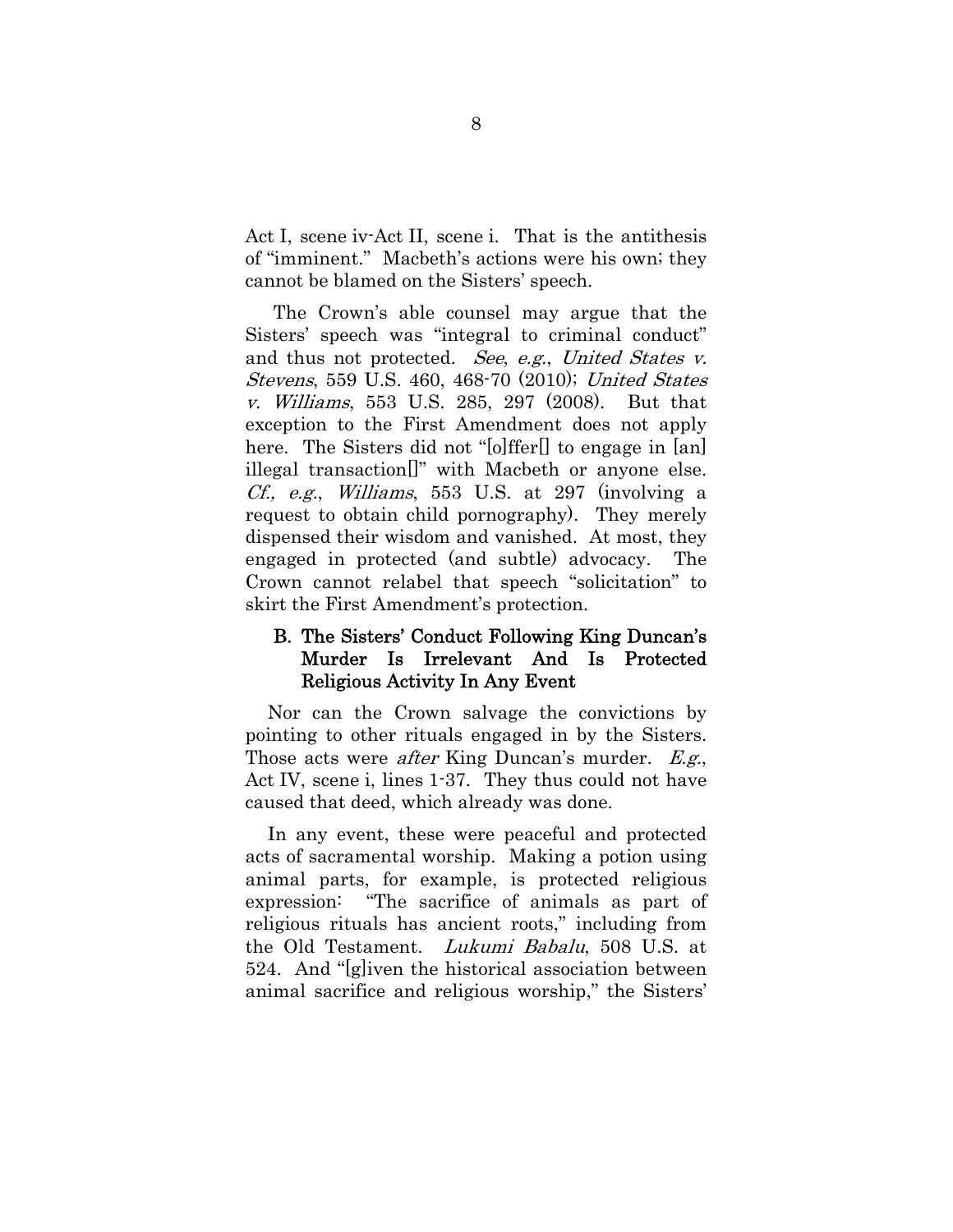contention that animal sacrifice "is an integral part of their religion" cannot be rejected as weird, "bizarre or incredible." Id. at 531.

The same goes for making visions appear. The God of the Old and New Testaments, as well as that of the Quran, frequently used apparitions as a way to convey messages to mortals. See, e.g., Genesis 22:11-12 (angel informs Abraham that he does not need to sacrifice his son Isaac); Luke 1:26-38 (angel Gabriel informs Mary of the virgin birth to come); Quran 53:4-9 (angel Gabriel visits the Prophet Muhammad). Sending an apparition cannot constitute a punishable act of "witchcraft," or else entire traditions of worship would be vulnerable to prosecution.

Additionally, although the Sisters may have "withered" and "wild" appearances (Act I, scene iii, line 40), those subjective aesthetic judgments do not render them guilty of the crime of regicide. Certainly, they cannot be prosecuted (or persecuted) for appearing insufficiently feminine; such "sex stereotyping" would run afoul of basic equal protection principles. Cf. Price Waterhouse v. Hopkins, 490 U.S. 228, 250-51 (1989) (disparate treatment of women by employers on the basis of sex stereotypes violates law prohibiting sex discrimination in the workplace). But precisely this sort of prejudice has been heaped upon the Sisters, who were slandered as "secret, black, and midnight hags" by Macbeth (Act IV, scene i, line 48), even as they sought to answer his questions. Act IV, scene i, lines 60-62; see also Act I, scene iii, lines 45-47 (Banquo: "[Y]ou should be women, / And yet your beards forbid me to interpret / That you are so.").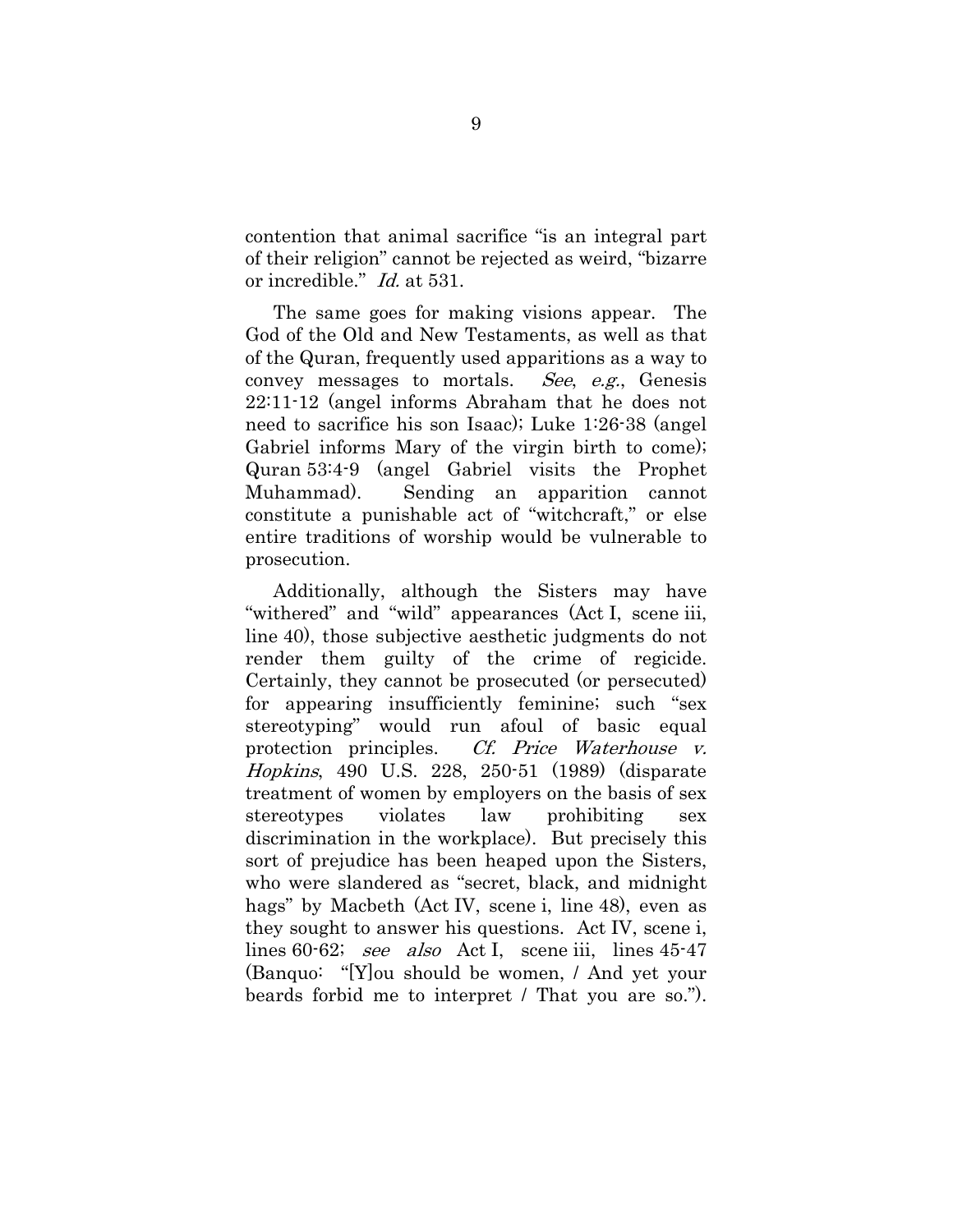And they have been caricatured here by the Crown, based on popular superstitions and fears that any gathering of more than two women must be a coven of witches.

Against all this, the Crown may argue that application of a "neutral, generally applicable" law does not violate the right to free exercise of religion, even if the effect of that law is to burden religious exercise. See Smith, 494 U.S. 872. But the Sisters do not contend that the right to practice their religion entitles them to solicit murders or help commit them. (An accommodation of one person's faith, after all, should not "detrimentally affect others" who do not share that faith. *Holt v. Hobbs*, 135 S. Ct. 853, 867 (2015) (Ginsburg, J., concurring).) Rather, the Sisters contend that the First Amendment demands close scrutiny of the Crown's evidence before submission of such criminal charges to a jury. And where, as here, the evidence reveals nothing but peaceful protected religious expression, a judgment of acquittal must be granted.

### II. THE CROWN FAILED TO PROVE BEYOND A REASONABLE DOUBT THAT THE SISTERS SOLICITED OR AIDED AND ABETTED KING DUNCAN'S MURDER

Even were this Court to conclude the Crown's case should have been submitted to the jury, the conviction must be reversed. For while the Crown's case is "full of sound and fury" (Act V, scene v, line 27), it lacks proof beyond a reasonable doubt that the Sisters solicited or aided and abetted the murder of King Duncan.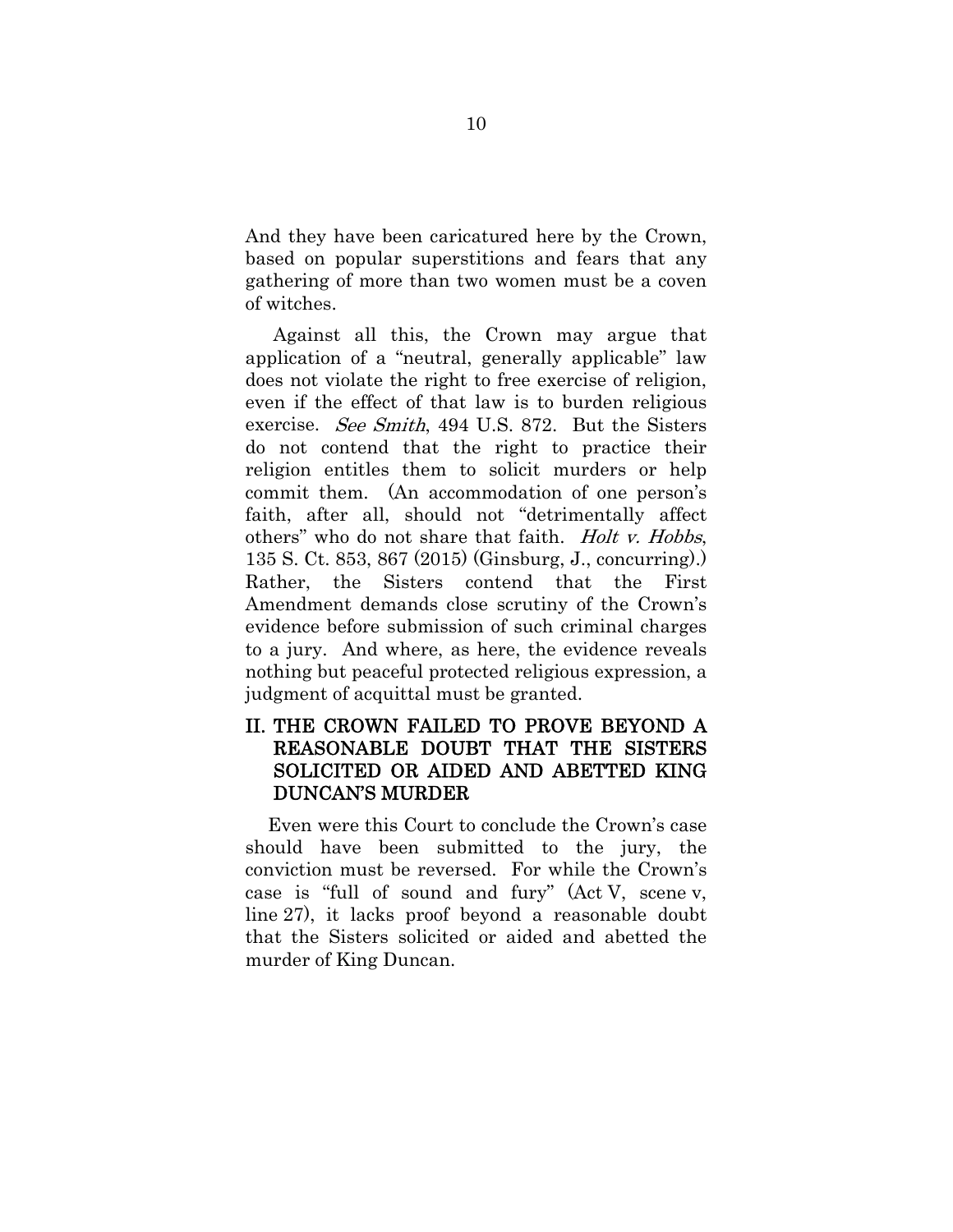In Scotland, which has adopted the model Medieval Penal Code ("MPC"), "[a] person is guilty of solicitation to commit a crime if with the purpose of promoting or facilitating its commission [s]he commands, encourages or requests another person to engage in specific conduct that would constitute such crime or an attempt to commit such crime or would establish [her] complicity in its commission or attempted commission." MPC § 5.02(a). Similarly, a person is guilty of "aiding and abetting a crime if (and only if) [s]he (1) takes an affirmative act in furtherance of that offense, (2) with the intent of facilitating the offense's commission." Rosemond v. United States, 134 S. Ct. 1240, 1245 (2014). And the Scottish Constitution requires the Crown to prove each and every element beyond a reasonable doubt. In re Winship, 397 U.S. 358, 364 (1970).

None of those elements is remotely satisfied here. The Third Sister's prediction that Macbeth "shalt be king hereafter" is apparently the sole statement relied upon by the Crown for the proposition that the Sisters encouraged Macbeth to kill King Duncan. Act I, scene iii, line 50. But no reasonable juror could conclude that statement was an "encourage[ment] or request[]" for Macbeth to murder the King or an "affirmative act in furtherance" of the murder.2

l

<sup>2</sup> That statement also was spoken by only one of the petitioners. For that reason, the Sisters ought perhaps to have had separate representation below (and in this Court).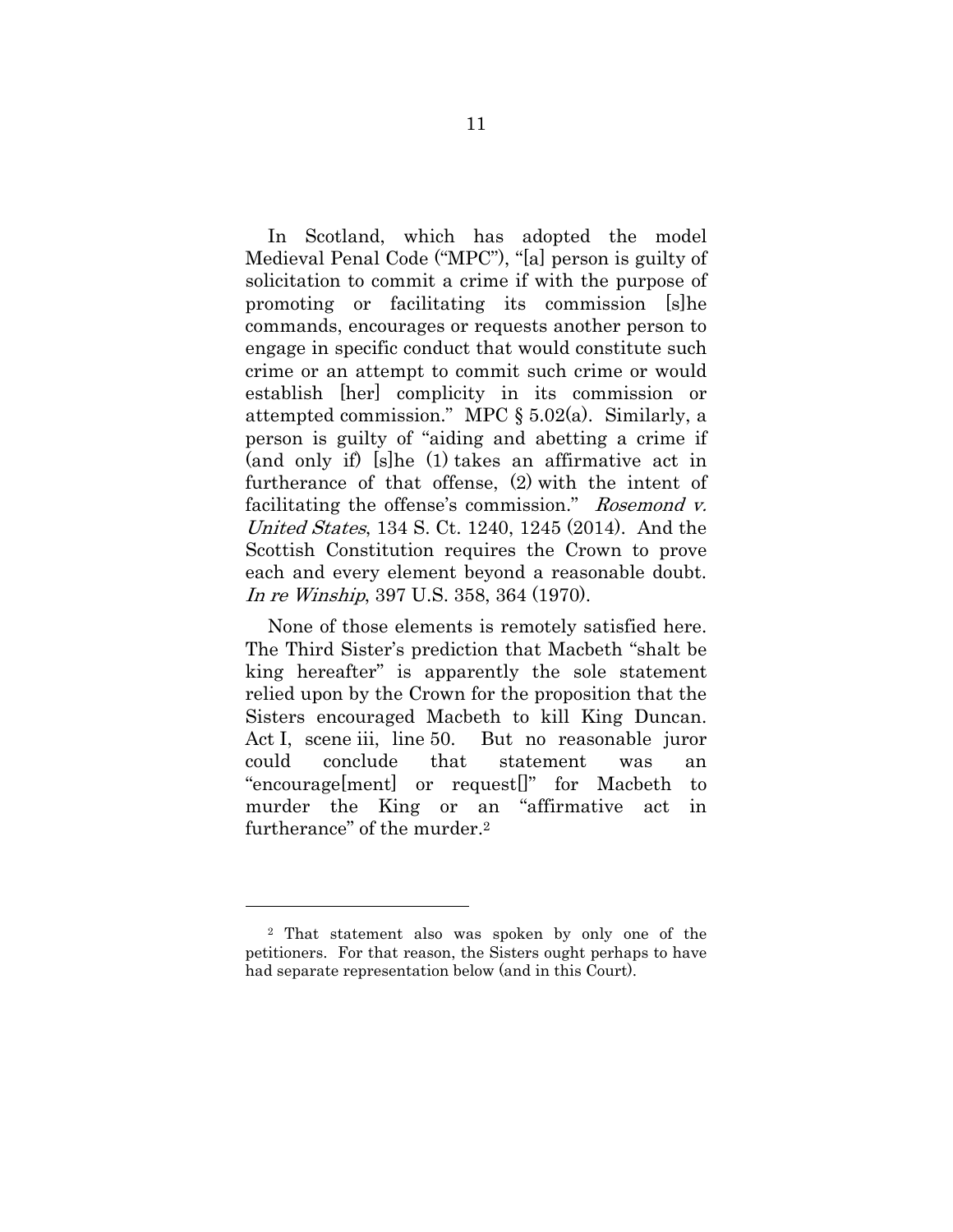The statement was merely a prophecy of things to come, not an exhortation to commit a crime—just as the Second Sister's greeting of Macbeth as the Thane of Cawdor was a truthful prediction that did not invite or require Macbeth to murder the existing man who held that title. If Macbeth had simply let life unfold, he may well have become King, just as the Sisters had prophesized. Indeed, after hearing the Third Sister's prediction, Macbeth acknowledged that it gave him no cause to murder King Duncan: "If chance will have me king, why chance may crown me, / Without my stir." Act I, scene iii, lines 141-42. It was not until King Duncan named Malcolm as his heir, an event in which the Sisters had no role, that Macbeth decided to "catch the nearest way" (Act I, scene v, line 17) to the throne by murdering the King: "The Prince of Cumberland: that is a step / On which I must fall down, or else o'er-leap, / For in my way it lies. Stars, hide your fires, / Let not light see my black and deep desires. / The eye wink at the hand; yet let that be / Which the eye fears, when it is done, to see." Act I, scene iv, lines 48-54.

Macbeth was, moreover, predisposed to violence and required no encouragement from the Sisters. Even before the Sisters encountered him, Macbeth had shown his vicious nature on the battlefield. There he had "unseamed" Macdonald "from the nave to th' chops, / And fixed his head upon our battlements." Act I, scene ii, lines 22-23. And after King Duncan's death, Macbeth continued his killing spree, again without the encouragement or assistance of the Sisters. He slayed Duncan's innocent grooms to cover up his own crime, solicited the murder of the honorable Banquo, and ordered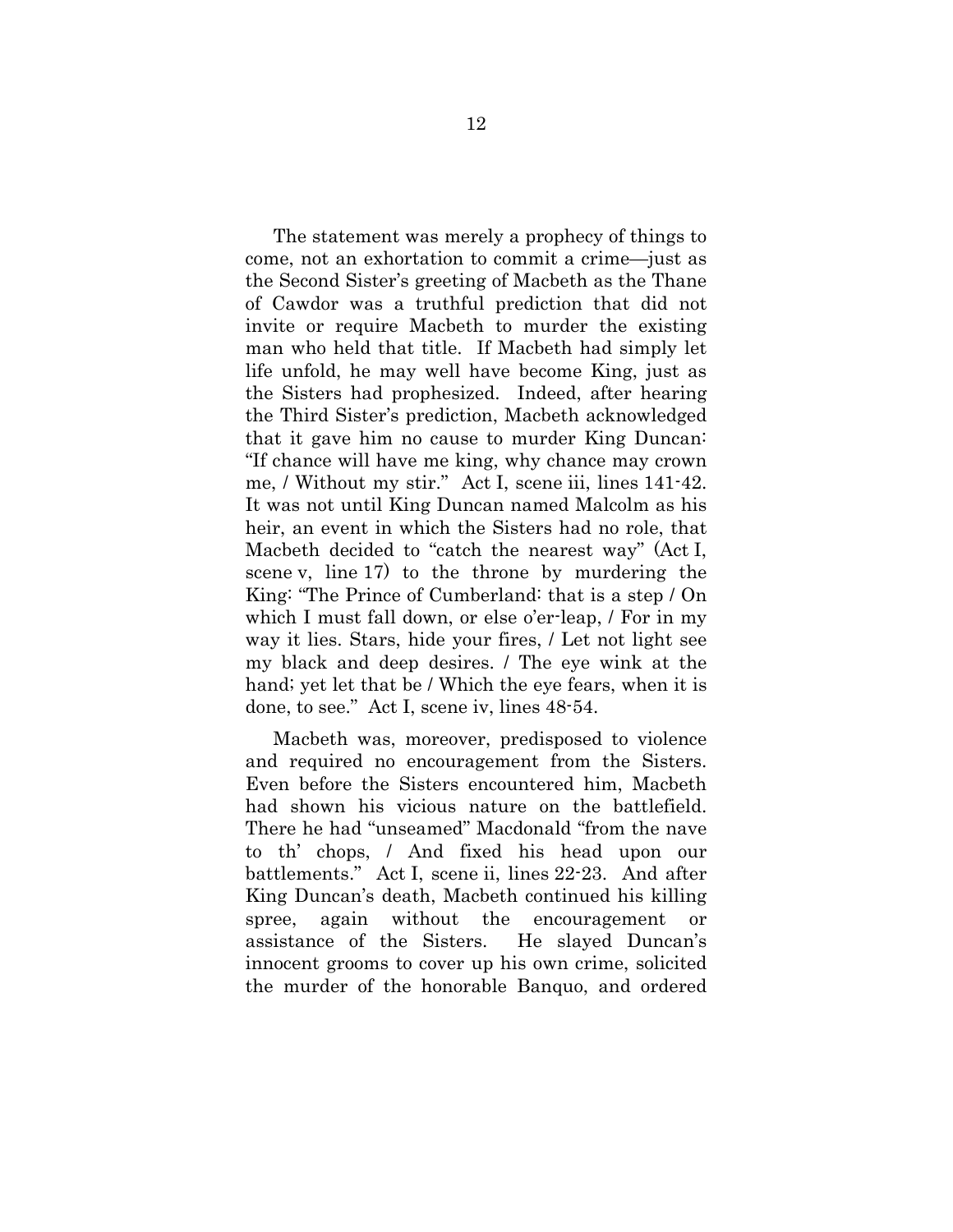the murders of Macduff's wife, children, and servants. Far from being full of "th' milk of human kindness" (Act I, scene v, lines 15-17), Macbeth showed himself to be a bloodthirsty criminal who would make any excuse and take any measure to secure (and maintain) the Crown.

Nor can the Sisters be blamed for the alleged appearance of a floating dagger just before Macbeth committed his monstrous deed. See Act II, scene i, line 33-34 ("Is this a dagger which I see before me, / The handle toward my hand?"). There is no evidence that the Sisters caused the dagger to appear. Nor is there evidence that the apparition was even real. To the contrary, the evidence shows that it was "but / A dagger of [Macbeth's] mind, a false creation, / Proceeding from the heat-oppressed brain." Act II, scene i, lines 37-39. Or perhaps the vision was druginduced. For might not Lady Macbeth, who "drugged [the] possets" of King Duncan's grooms, have done the same to her Lord's? Act II, scene ii, lines 6-7.

The true accomplice in King Duncan's murder was in fact the calculating Lady Macbeth, not the poor misunderstood Sisters. It was Lady Macbeth's taunts and challenges to Macbeth's (apparently fragile) masculinity that ultimately drove him to commit the murder. See Act I, scene vii, lines 49, 61- 62 ("When you durst do it, then you were a man[.] \* \* \* [S]crew your courage to the sticking place, / And we'll not fail."). It was Lady Macbeth who, "with wine and wassail," incapacitated the King's chamberlains to facilitate Macbeth's murder of the King. Act I, scene vii, line 65. It was again Lady Macbeth who left the chamberlain's daggers "ready" where Macbeth "could not miss 'em." Act II, scene ii,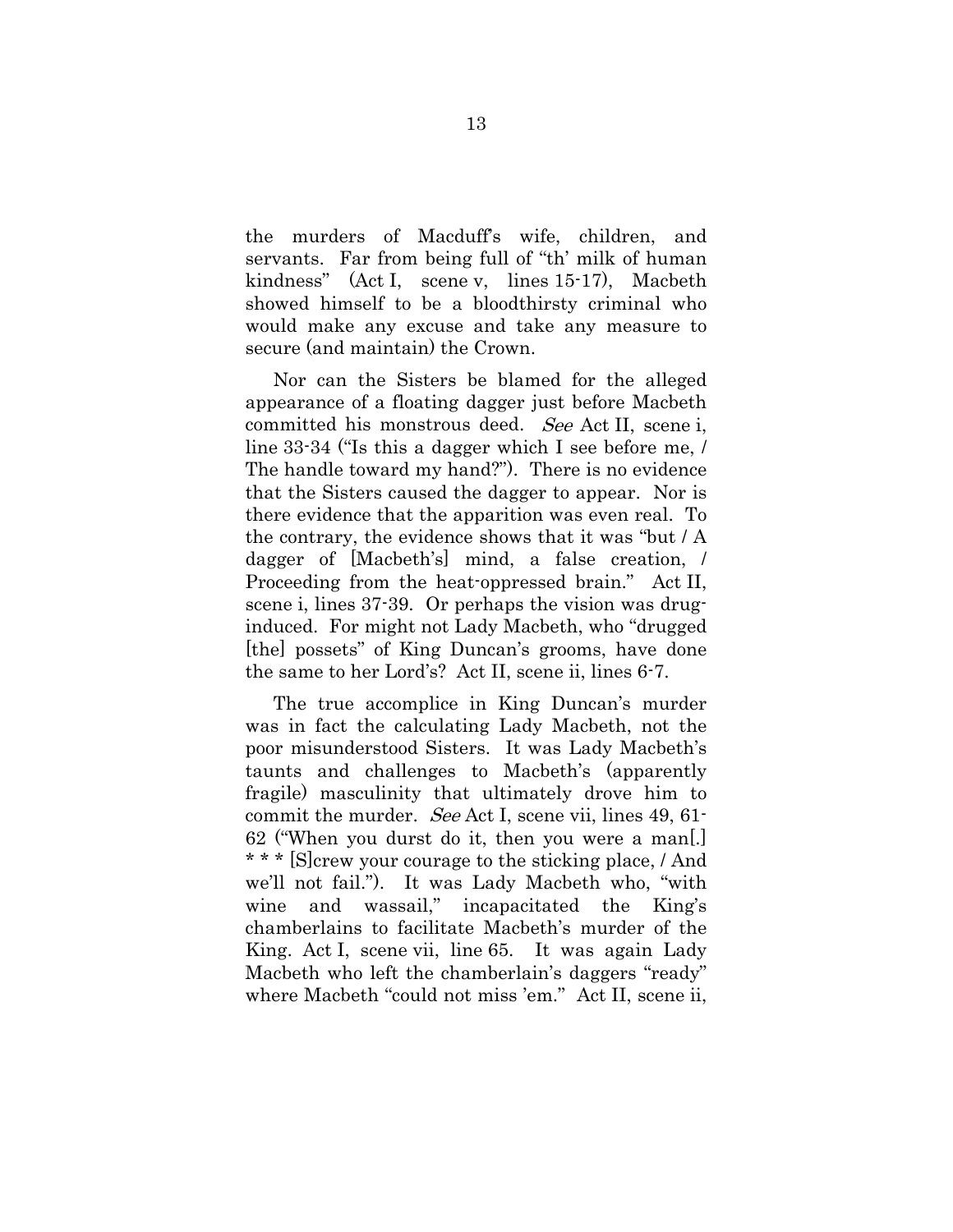lines 11-12. And it was Lady Macbeth who set up the chamberlains to appear guilty of the heinous crime by covering them in blood and placing the bloody daggers with them. Act II, scene ii, lines 52-57.

As explained above (supra Part I.B), the Sisters' conduct following the murder of King Duncan cannot save the Crown's case. It is elementary that actions after the completion of the crime cannot prove solicitation and aiding and abetting. See West v. Commonwealth, 156 Va. 975, 979 (1931).

Nor are the Sisters' actions probative of their intent or purpose to promote or facilitate King Duncan's murder. The Crown claimed that the Sisters' "unt[ying] [of] the winds" (Act IV, scene i, line 50) conjuring of apparitions, brewing of a stew (with admittedly adventurous ingredients), and lively dancing confirmed their evil intent. But those actions (in addition to being protected by the First Amendment, supra Part I), did not prove that the Sisters desired the murder of King Duncan. The Crown's introduction of such evidence was a flagrant attempt to inflame the prejudices of the jury. That evidence clearly should have been excluded on the grounds that "its probative value [was] substantially outweighed by a danger of \* \* \* unfair prejudice." Scot. R. Evid. 403.

In short, the Crown submitted no evidence from which a rational jury could conclude beyond a reasonable doubt that the Sisters solicited or aided and abetted the murder of King Duncan. Like the good Macduff's wife, the Sisters "have done no